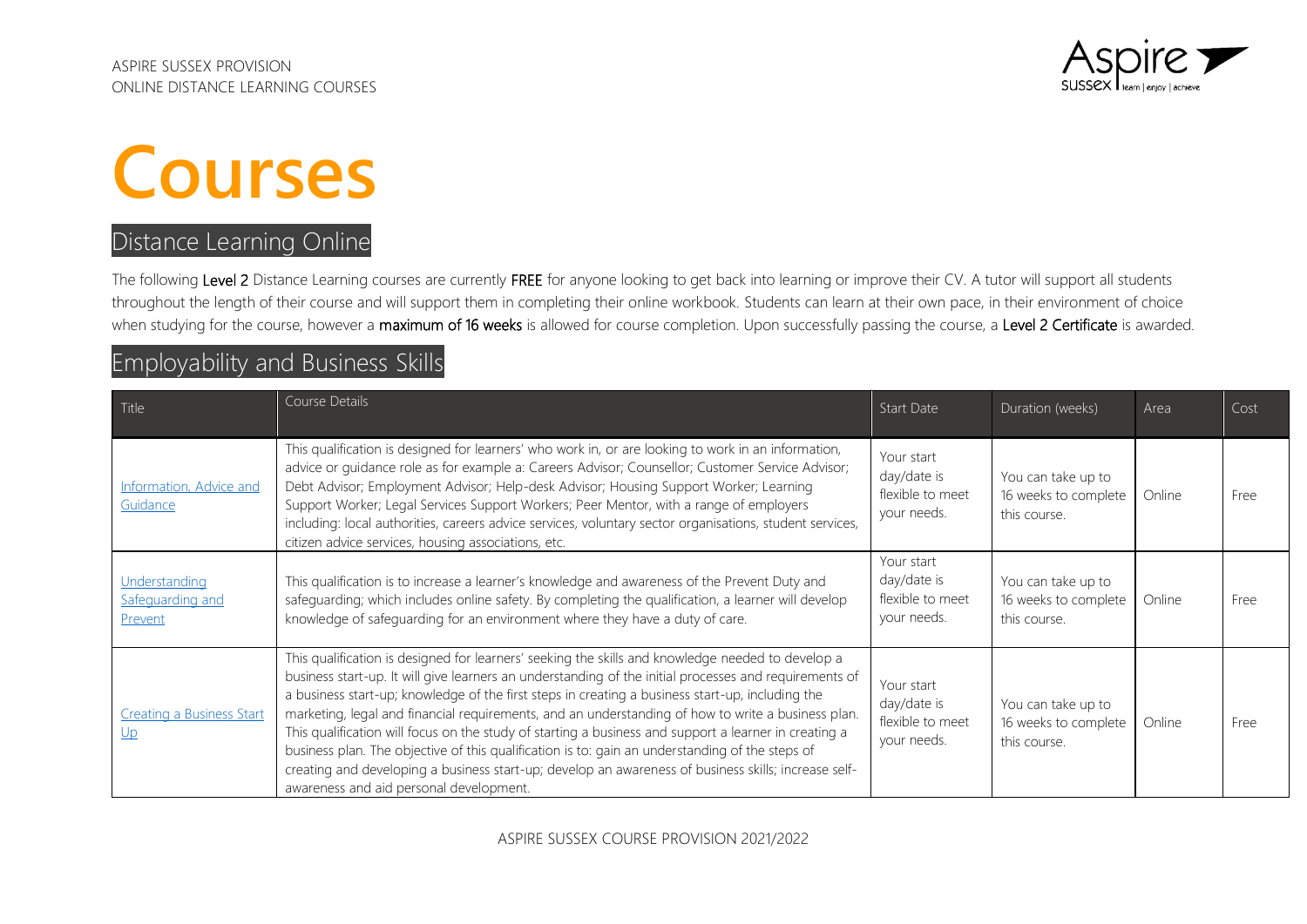

# Mental Health

| Title                                                                                                    | Course Details                                                                                                                                                                                                                                                                                                                                                                                                                                                                                                                                                                                                                                                                                                                                                                                          | Start Date                                                   | Duration (weeks)                                           | Area   | Cost |
|----------------------------------------------------------------------------------------------------------|---------------------------------------------------------------------------------------------------------------------------------------------------------------------------------------------------------------------------------------------------------------------------------------------------------------------------------------------------------------------------------------------------------------------------------------------------------------------------------------------------------------------------------------------------------------------------------------------------------------------------------------------------------------------------------------------------------------------------------------------------------------------------------------------------------|--------------------------------------------------------------|------------------------------------------------------------|--------|------|
| <b>Awareness of Mental</b><br><b>Health Problems</b>                                                     | This qualification is designed for learners' to develop their understanding of mental health and the<br>problems that can cause mental ill-health. It aims to raise awareness of mental health and a range<br>of mental health problems and to develop the learners' understanding of a range of mental health<br>problems, which could be used to support their role in the workplace or where they may work or<br>interact with individuals with mental health problems. The learner will gain an understanding of:<br>mental health; stress; anxiety; phobias; depression; post-natal depression; bipolar disorder;<br>schizophrenia; dementia; eating disorders; attention deficit hyperactivity disorder (ADHD);<br>obsessive compulsive disorder (OCD) and post-traumatic stress disorder (PTSD). | Your start<br>day/date is<br>flexible to meet<br>your needs. | You can take up to<br>16 weeks to complete<br>this course. | Online | Free |
| <b>Understanding Mental</b><br>Health First Aid and<br><b>Mental Health Advocacy</b><br>in the Workplace | This qualification is to give learners' the skills to support colleagues with mental health problems.<br>These skills will be gained by increasing a learner's knowledge and understanding of mental health<br>conditions and the principles of mental health first aid and how this can be implemented in the<br>workplace.                                                                                                                                                                                                                                                                                                                                                                                                                                                                            | Your start<br>day/date is<br>flexible to meet<br>your needs. | You can take up to<br>16 weeks to complete<br>this course. | Online | Free |
| Understanding<br><b>Behaviour That</b><br>Challenges                                                     | This qualification is designed to increase learners' awareness and understanding of behaviour that<br>challenges and its effects this behaviour has. Gaining in-depth knowledge of behaviour that<br>challenges could support progression onto other appropriate qualifications and into relevant<br>employment in the health and social care sector. It could be useful to a learner working in<br>education settings.                                                                                                                                                                                                                                                                                                                                                                                 | Your start<br>day/date is<br>flexible to meet<br>vour needs. | You can take up to<br>16 weeks to complete<br>this course. | Online | Free |
| <b>Understanding Autism</b><br>Certificate                                                               | This qualification aims to develop learners' understanding of autism and the principles of<br>supporting individuals with autism. The course will cover: the person-centred approach and<br>influence of positive communication methods; how to support positive behaviour, and how<br>individuals with autism can be supported to live healthy and fulfilled lives.                                                                                                                                                                                                                                                                                                                                                                                                                                    | Your start<br>day/date is<br>flexible to meet<br>your needs. | You can take up to<br>16 weeks to complete<br>this course. | Online | Free |
| <b>Understanding Specific</b><br>Learning Difficulties                                                   | This qualification will be suitable for teaching staff, care staff or anyone looking to build their<br>knowledge of dyslexia and other learning difficulties. It is suitable for learner's working within<br>healthcare, social care and education contexts. The course will cover specific learning difficulties<br>including: ADHD/ADD; Dyslexia; Developmental Coordination Disorder and Dyscalculia, how they<br>affect the individual and those around them; the process of diagnosis and how to support<br>individuals.                                                                                                                                                                                                                                                                           | Your start<br>day/date is<br>flexible to meet<br>your needs. | You can take up to<br>16 weeks to complete<br>this course. | Online | Free |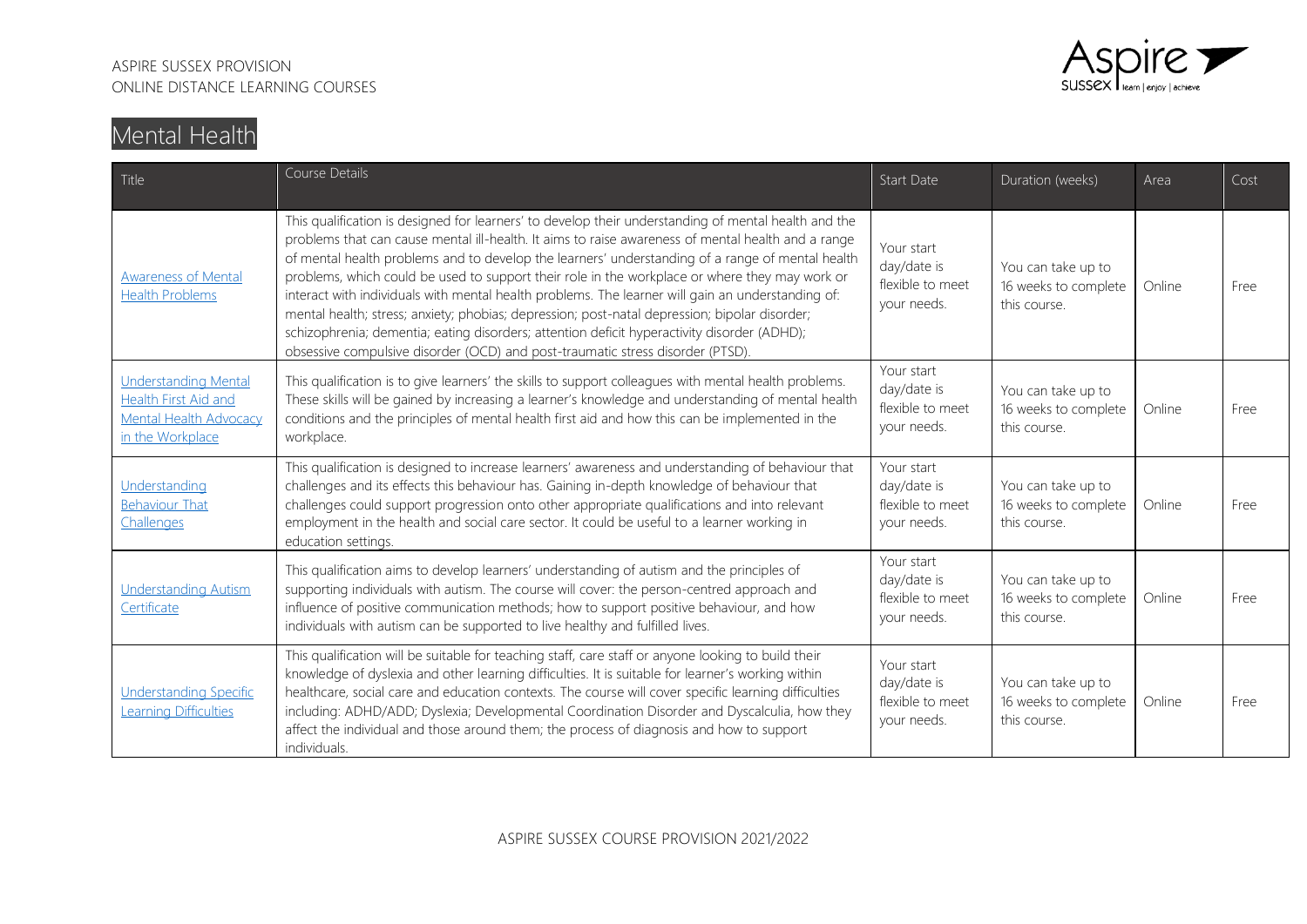

| <b>Understanding Children</b><br>and Young People's<br><b>Mental Health</b>    | This qualification aims to increase the learner's knowledge and awareness of children and young<br>people's mental health by developing the learner's knowledge of mental health in children and<br>young people. This qualification would support progression onto further qualifications and into<br>relevant employment in the health and social care or education sectors.                                                                                                                                                                                                                                                                                                                                                                                                                                                                                                                                                                                                                                                                                         | Your start<br>day/date is<br>flexible to meet<br>your needs. | You can take up to<br>16 weeks to complete<br>this course. | Online | Free  |
|--------------------------------------------------------------------------------|------------------------------------------------------------------------------------------------------------------------------------------------------------------------------------------------------------------------------------------------------------------------------------------------------------------------------------------------------------------------------------------------------------------------------------------------------------------------------------------------------------------------------------------------------------------------------------------------------------------------------------------------------------------------------------------------------------------------------------------------------------------------------------------------------------------------------------------------------------------------------------------------------------------------------------------------------------------------------------------------------------------------------------------------------------------------|--------------------------------------------------------------|------------------------------------------------------------|--------|-------|
| <b>Understanding Working</b><br>with People with Mental<br><b>Health Needs</b> | This qualification aims to raise awareness of the role of the mental health worker and the process<br>and approaches involved in the care and support of those who experience mental ill health. This<br>qualification is designed for a wide range of learners who wish to understand the approaches to<br>care and support of those with mental health problems.                                                                                                                                                                                                                                                                                                                                                                                                                                                                                                                                                                                                                                                                                                     | Your start<br>day/date is<br>flexible to meet<br>your needs. | You can take up to<br>16 weeks to complete<br>this course. | Online | Free  |
| <b>Counselling Skills</b>                                                      | This qualification aims to introduce learners to the use of counselling skills in everyday life and<br>work and some of the approaches that underpin the use of these skills. This qualification gives<br>learners the opportunity to investigate the knowledge and skills needed to use counselling skills<br>and engage in a helping interaction appropriately, it does not however qualify learners to practise<br>as a counsellor. The qualification is useful for those learners who wish to progress towards further<br>counselling qualifications, or to study this programme in order to complement other programmes,<br>for example: health and social care; children's care; learning and development; voluntary and<br>community work, etc. The course covers: using counselling skills; introduction to counselling skills<br>theories; diversity and ethics in the use of counselling skills and counselling skills and personal<br>development. The course includes a short practical activity to complete, to demonstrate use of<br>counselling skills. | Your start<br>day/date is<br>flexible to meet<br>your needs. | You can take up to<br>16 weeks to complete<br>this course. | Online | Free: |

# Caring for Children and Young People

| Title                                                             | Course Details                                                                                                                                                                                                                                                                                                                                                                                                                                          | Start Date                                                   | Duration (weeks)                                           | Area   | Cost |
|-------------------------------------------------------------------|---------------------------------------------------------------------------------------------------------------------------------------------------------------------------------------------------------------------------------------------------------------------------------------------------------------------------------------------------------------------------------------------------------------------------------------------------------|--------------------------------------------------------------|------------------------------------------------------------|--------|------|
| <b>Introduction to Caring</b><br>for Children and Young<br>People | This qualification provides an opportunity to study a range of topics from the following three main<br>areas: child care and education; babysitting and parenting responsibilities. It contains all the units<br>included in the Level 2 Award in Babysitting and the Level 2 Award in Preparation for the<br>Responsibilities of Parenting. The course will help a learner to make an informed choice about<br>working with children and young people. | Your start<br>day/date is<br>flexible to meet<br>your needs. | You can take up to<br>16 weeks to complete<br>this course. | Online | Free |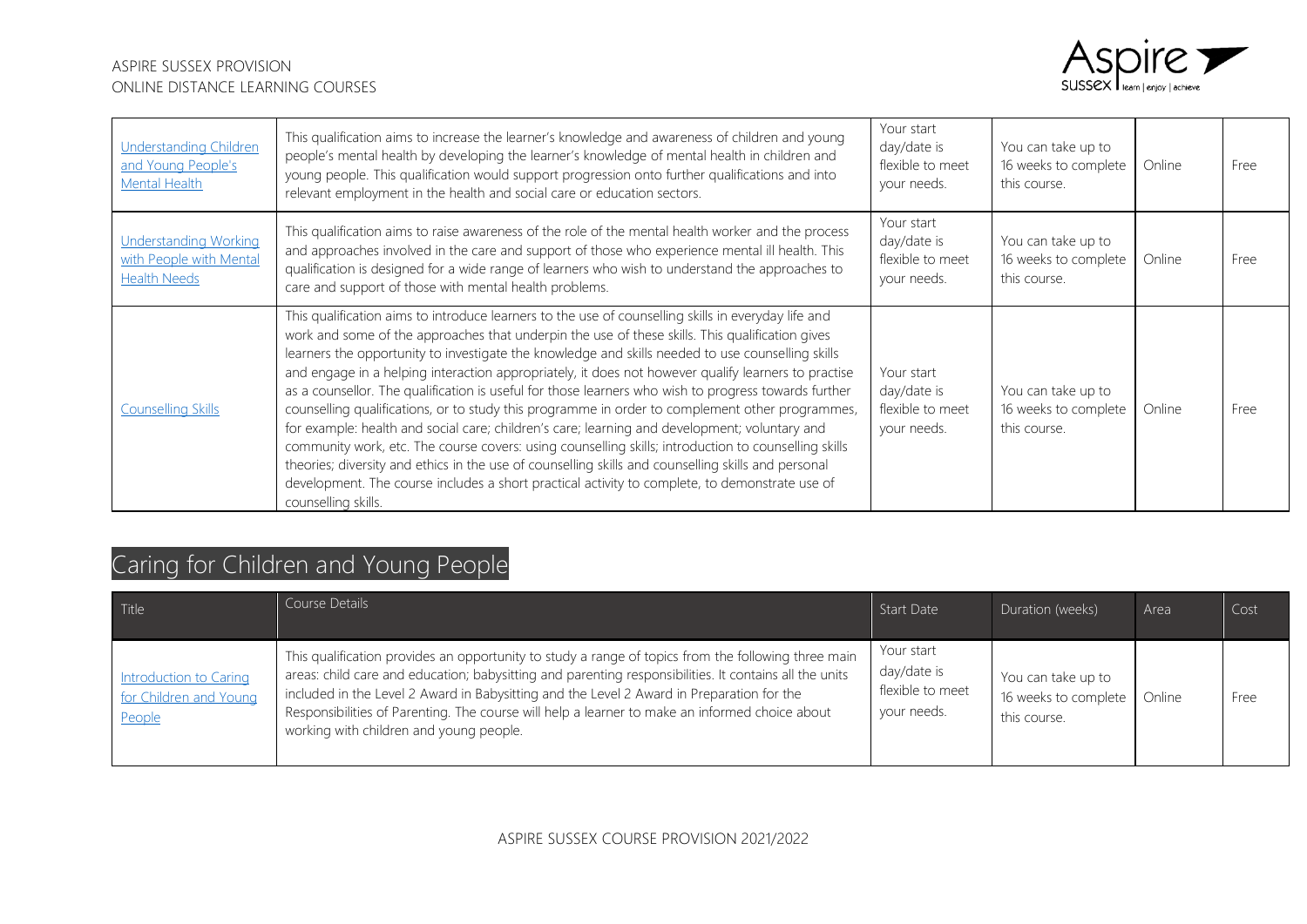

| <b>Understanding Common</b><br>Childhood Illnesses    | The purpose of this qualification is to increase learners' knowledge and understanding of common<br>childhood illnesses to enable them to support the development and wellbeing of infants and<br>children they support/care for.                                                                                                                            | Your start<br>day/date is<br>flexible to meet<br>your needs. | You can take up to<br>16 weeks to complete<br>this course. | Online | Free |
|-------------------------------------------------------|--------------------------------------------------------------------------------------------------------------------------------------------------------------------------------------------------------------------------------------------------------------------------------------------------------------------------------------------------------------|--------------------------------------------------------------|------------------------------------------------------------|--------|------|
| <b>Understanding Adverse</b><br>Childhood Experiences | This qualification will provide learners with an opportunity to develop an understanding of adverse<br>childhood experiences (ACEs). This knowledge could be relevant to a learners current or future<br>roles and will equip them with basic understanding of techniques for preventing and addressing<br>adverse childhood experiences (ACEs) in practice. | Your start<br>day/date is<br>flexible to meet<br>your needs. | You can take up to<br>16 weeks to complete<br>this course. | Online | Free |

### Adult Social Care

| Title                                                                    | Course Details                                                                                                                                                                                                                                                                                                                                                                                                                                                                                                                                                                    | Start Date                                                   | Duration (weeks)                                           | Area   | Cost |
|--------------------------------------------------------------------------|-----------------------------------------------------------------------------------------------------------------------------------------------------------------------------------------------------------------------------------------------------------------------------------------------------------------------------------------------------------------------------------------------------------------------------------------------------------------------------------------------------------------------------------------------------------------------------------|--------------------------------------------------------------|------------------------------------------------------------|--------|------|
| Preparing to Work in<br><b>Adult Social Care</b>                         | This qualification provides an ideal taster for those who may be new to the adult social care sector<br>or new to the world of work. It is ideal for learners who want to understand more about working in<br>health and social care. It aims to introduce some basic concepts of caring and preparation for<br>employment in the sector. The course covers: communication; equality, diversity and inclusion;<br>personal development; the role of the social care worker; handling information; health and safety;<br>safequarding; duty of care and person-centred approaches. | Your start<br>day/date is<br>flexible to meet<br>your needs. | You can take up to<br>16 weeks to complete<br>this course. | Online | Free |
| <b>Customer Service for</b><br><b>Health and Social Care</b><br>Settings | This qualification will help learners to: develop an awareness of customer service in health and<br>social care; understand how to communicate effectively in a health and social care setting;<br>understand the needs of customers who access health and social care services; understand<br>teamwork in health and social care settings. This qualification is designed for learners who want to<br>develop an understanding of how to deliver effective customer service in health and social care<br>settings.                                                               | Your start<br>day/date is<br>flexible to meet<br>your needs. | You can take up to<br>16 weeks to complete<br>this course. | Online | Free |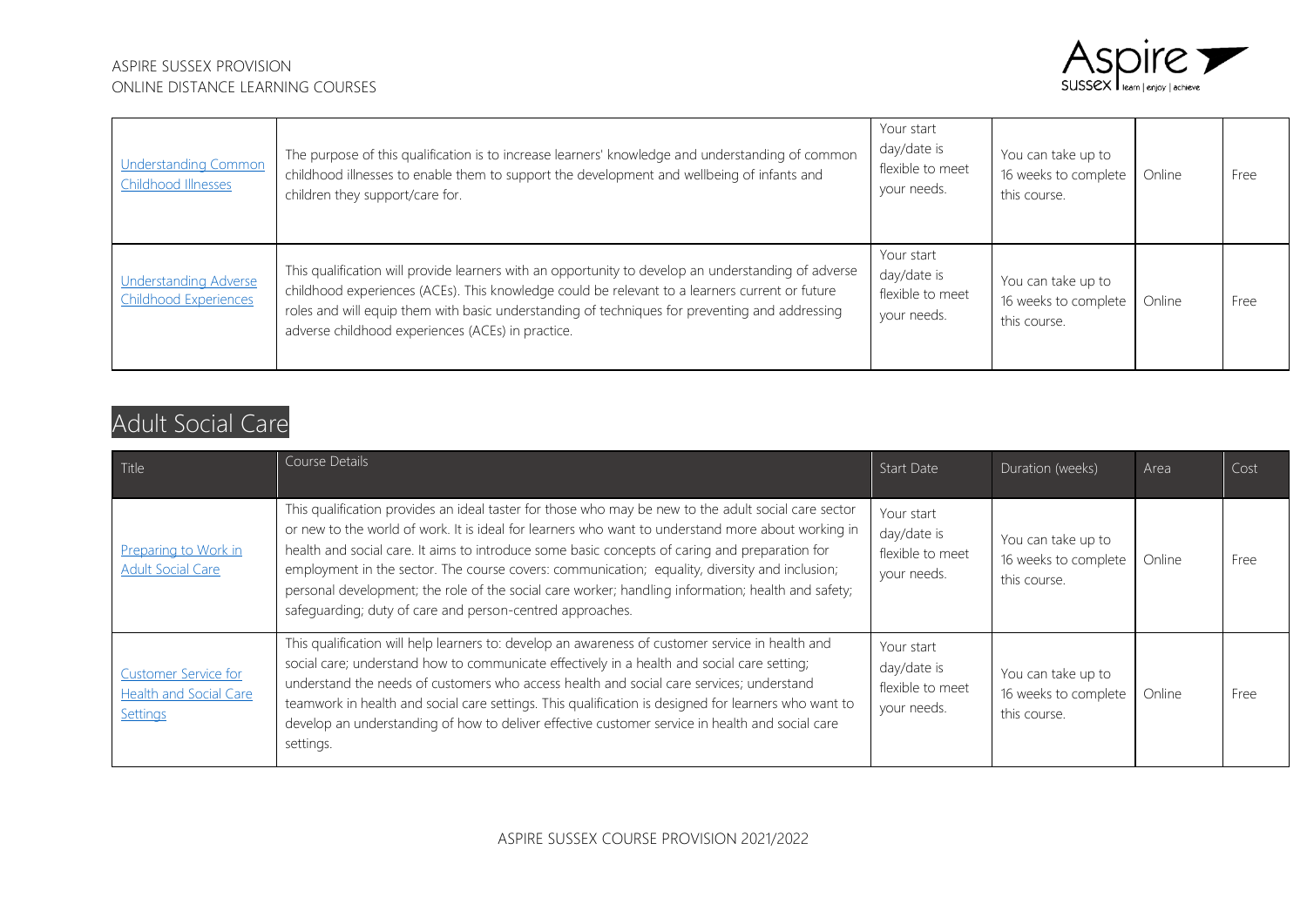

| Understanding Dignity<br>and Safequarding in<br><b>Adult Health and Social</b><br>Care               | This qualification aims to give learners knowledge and understanding of the key principles of<br>dignity, duty of care and safeguarding as applied to adult health and social care. Learners will<br>investigate the safeguarding principles and how they are applied in everyday work contexts.<br>Learners will have an opportunity to examine the dilemmas that can arise and the consequences<br>when these principles aren't upheld.                                                                                                                                                                                                                                                                                                                                                                                                                                                                                                               | Your start<br>day/date is<br>flexible to meet<br>your needs. | You can take up to<br>16 weeks to complete<br>this course. | Online | Free |
|------------------------------------------------------------------------------------------------------|---------------------------------------------------------------------------------------------------------------------------------------------------------------------------------------------------------------------------------------------------------------------------------------------------------------------------------------------------------------------------------------------------------------------------------------------------------------------------------------------------------------------------------------------------------------------------------------------------------------------------------------------------------------------------------------------------------------------------------------------------------------------------------------------------------------------------------------------------------------------------------------------------------------------------------------------------------|--------------------------------------------------------------|------------------------------------------------------------|--------|------|
| <b>Principles of Care</b><br>Planning                                                                | This qualification aims to develop learners' knowledge and understanding of: the principles and<br>processes of person-centred thinking, planning and review; how to work with individuals to carry<br>out activities specified in their care or support plan, including person-centred assessment,<br>planning, implementation and review; the promotion of health and well-being through nutrition<br>and hydration; supporting individuals to maintain personal hygiene; supporting individuals to<br>manage continence and the use of continence equipment; supporting individuals with sleep. This<br>qualification will help learners to: understand their role in supporting the preferences and needs of<br>individuals in relation to their care or support; the development and implementation of care plans;<br>contributing to care plan reviews by observing, monitoring and reporting on the care activities they<br>are responsible for. | Your start<br>day/date is<br>flexible to meet<br>your needs. | You can take up to<br>16 weeks to complete<br>this course. | Online | Free |
| Principles of the<br><b>Prevention and Control</b><br>of Infection in Health<br><b>Care Settings</b> | This qualification aims to help learners to understand: the meaning and importance of infection<br>control; the causes of infections; the conditions in which infections thrive and the ways that they<br>can be spread; methods used to prevent and control the spread of infection.                                                                                                                                                                                                                                                                                                                                                                                                                                                                                                                                                                                                                                                                   | Your start<br>day/date is<br>flexible to meet<br>your needs. | You can take up to<br>16 weeks to complete<br>this course. | Online | Free |
| Safe Handling of<br>Medication in Health and<br><b>Social Care</b>                                   | This qualification aims to help learners develop: a general understanding of different types of<br>medication and their use; knowledge of the procedures for obtaining, storing, administering and<br>disposing of medication; an understanding of legislation and the audit process related to<br>medication and issues of responsibility and accountability; an understanding of the record-keeping<br>process for medication. This is a knowledge-based qualification; achievement will not allow<br>learners to be considered occupationally competent in the administration of medication.                                                                                                                                                                                                                                                                                                                                                         | Your start<br>day/date is<br>flexible to meet<br>your needs. | You can take up to<br>16 weeks to complete<br>this course. | Online | Free |
| Common Health<br>Conditions                                                                          | This qualification aims to develop the learner's knowledge and understanding of various common<br>health conditions and monitoring the health of individuals affected by these conditions. The<br>purpose of this qualification is to give learners currently working in, or intending to work in, adult<br>health and social care an awareness of a range of common health conditions. Upon completion of<br>the course a learner may then progress to additional qualifications to gain a more in-depth<br>understanding of specific health conditions.                                                                                                                                                                                                                                                                                                                                                                                               | Your start<br>day/date is<br>flexible to meet<br>your needs. | You can take up to<br>16 weeks to complete<br>this course. | Online | Free |